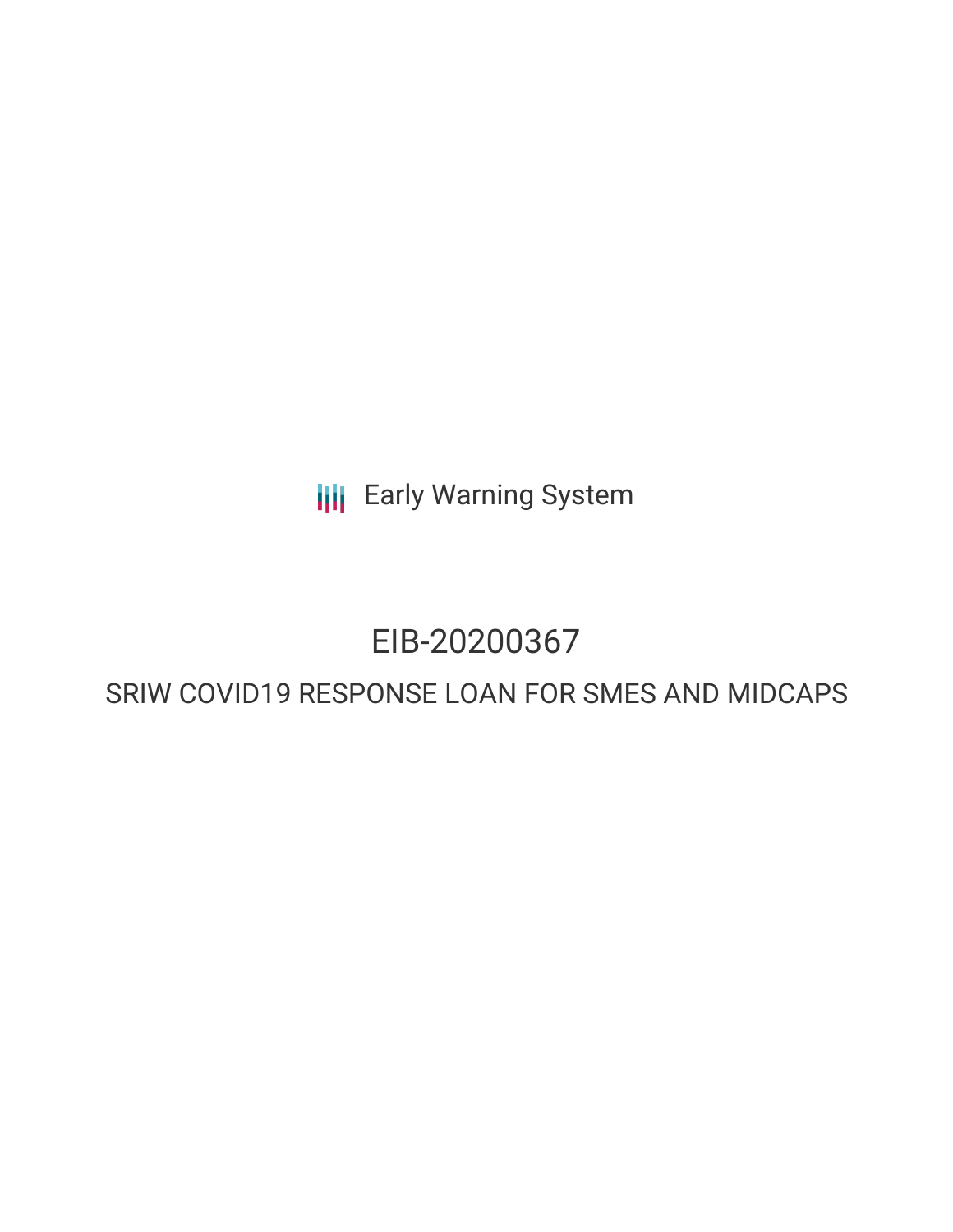# **Quick Facts**

| <b>Countries</b>               | Belgium                                        |
|--------------------------------|------------------------------------------------|
| <b>Specific Location</b>       | <b>Walloon Region</b>                          |
| <b>Financial Institutions</b>  | European Investment Bank (EIB)                 |
| <b>Status</b>                  | Approved                                       |
| <b>Bank Risk Rating</b>        | U                                              |
| <b>Voting Date</b>             | 2020-06-22                                     |
| <b>Borrower</b>                | SOCIETE REGIONALE D'INVESTISSEMENT DE WALLONIE |
| <b>Sectors</b>                 | Education and Health, Finance                  |
| <b>Investment Type(s)</b>      | Loan                                           |
| <b>Investment Amount (USD)</b> | \$225.55 million                               |
| <b>Loan Amount (USD)</b>       | \$225.55 million                               |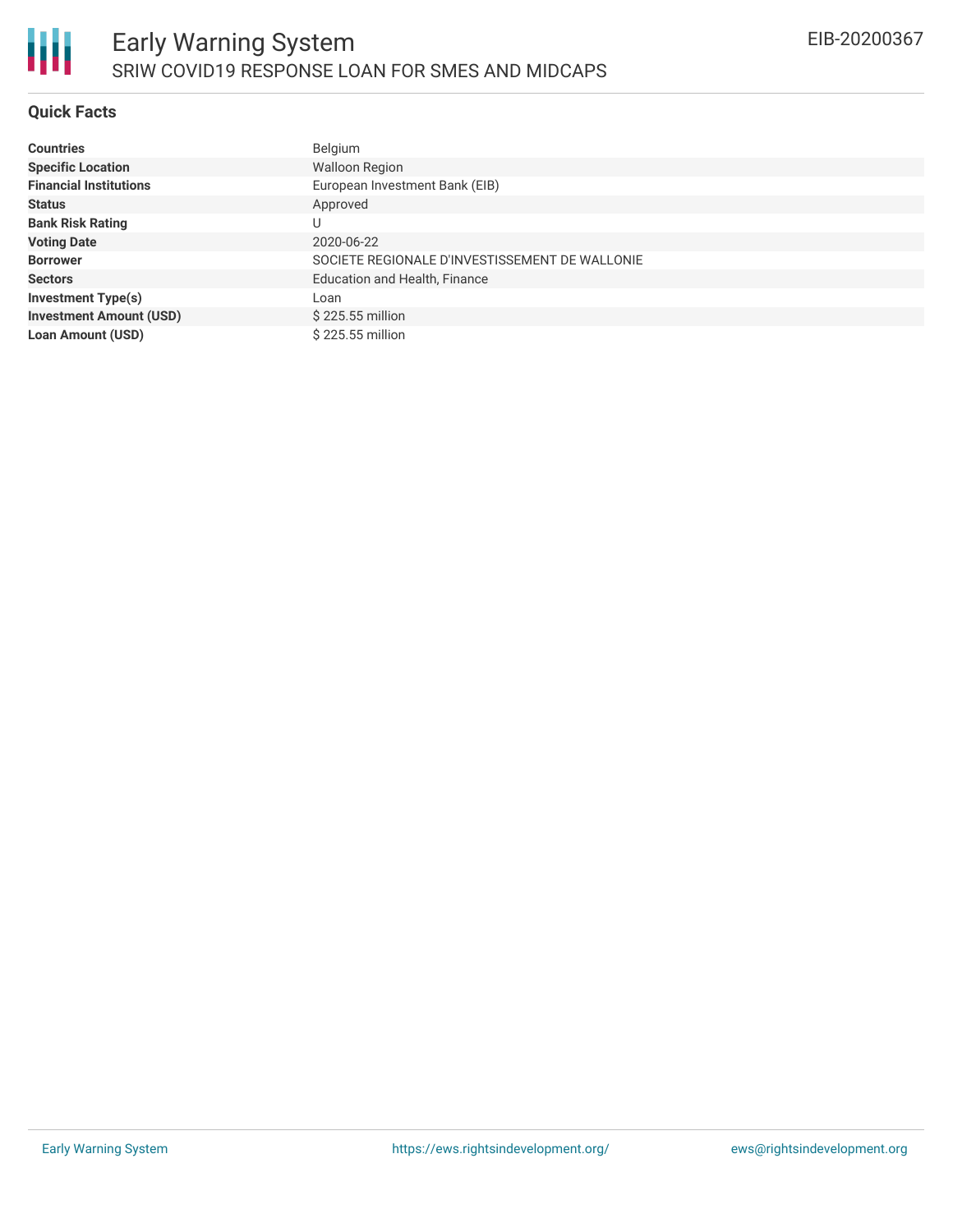

# **Project Description**

According to EIB website, the project will finance to support small and medium-sized enterprises (SMEs) and midcaps affected by the COVID-19 crisis in the Walloon Region, Belgium.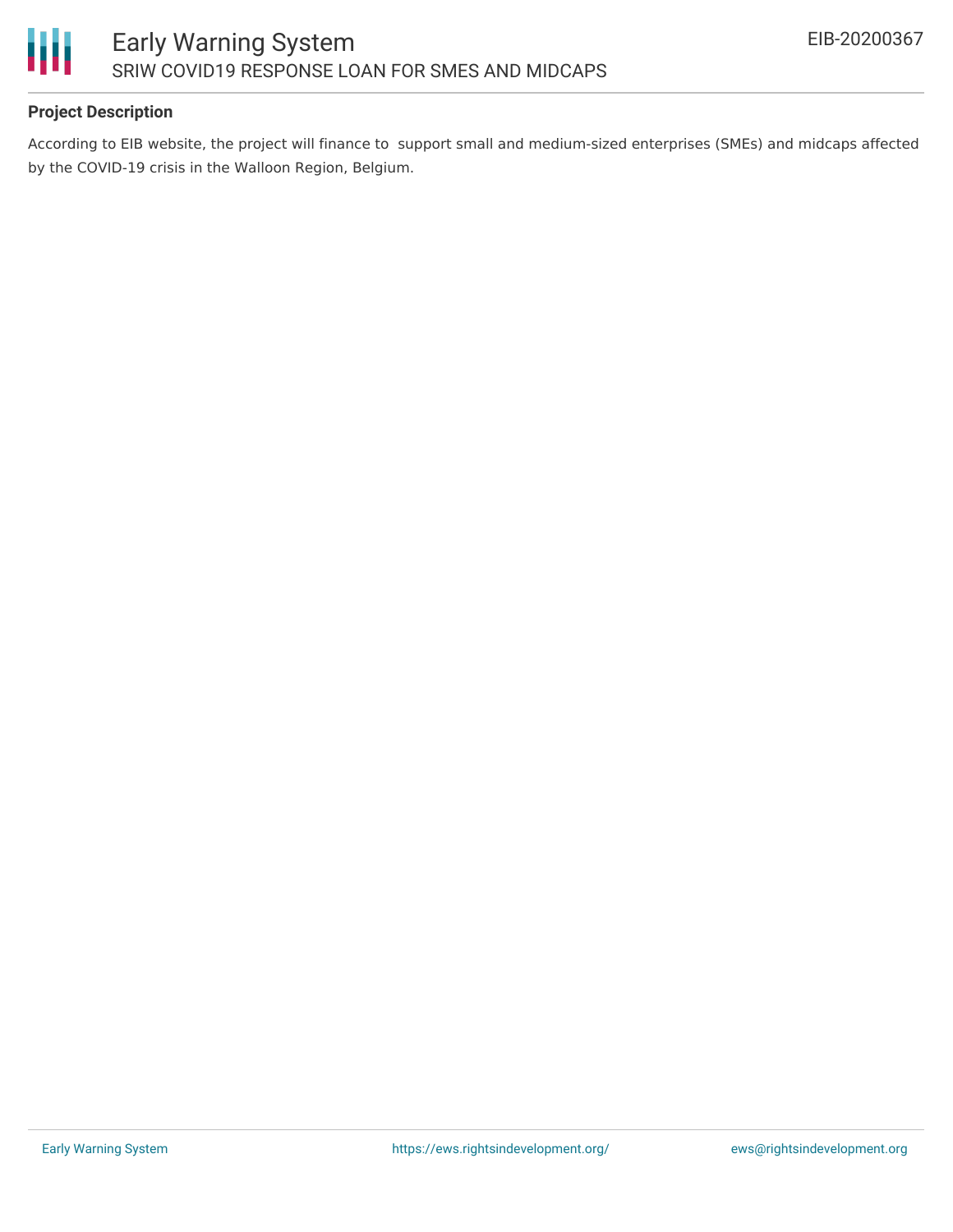#### **Investment Description**

Ш

European Investment Bank (EIB)

#### **Financial Intermediary**

Financial Intermediary: A commercial bank or financial institution that receives funds from a development bank. A financial intermediary then lends these funds to their clients (private actors) in the form of loans, bonds, guarantees and equity shares. Financial intermediaries include insurance, pension and equity funds. The direct financial relationship is between the development bank and the financial intermediary.

Societe Regionale [d'Investissement](file:///actor/3280/) de Wallonie SA (Financial Intermediary)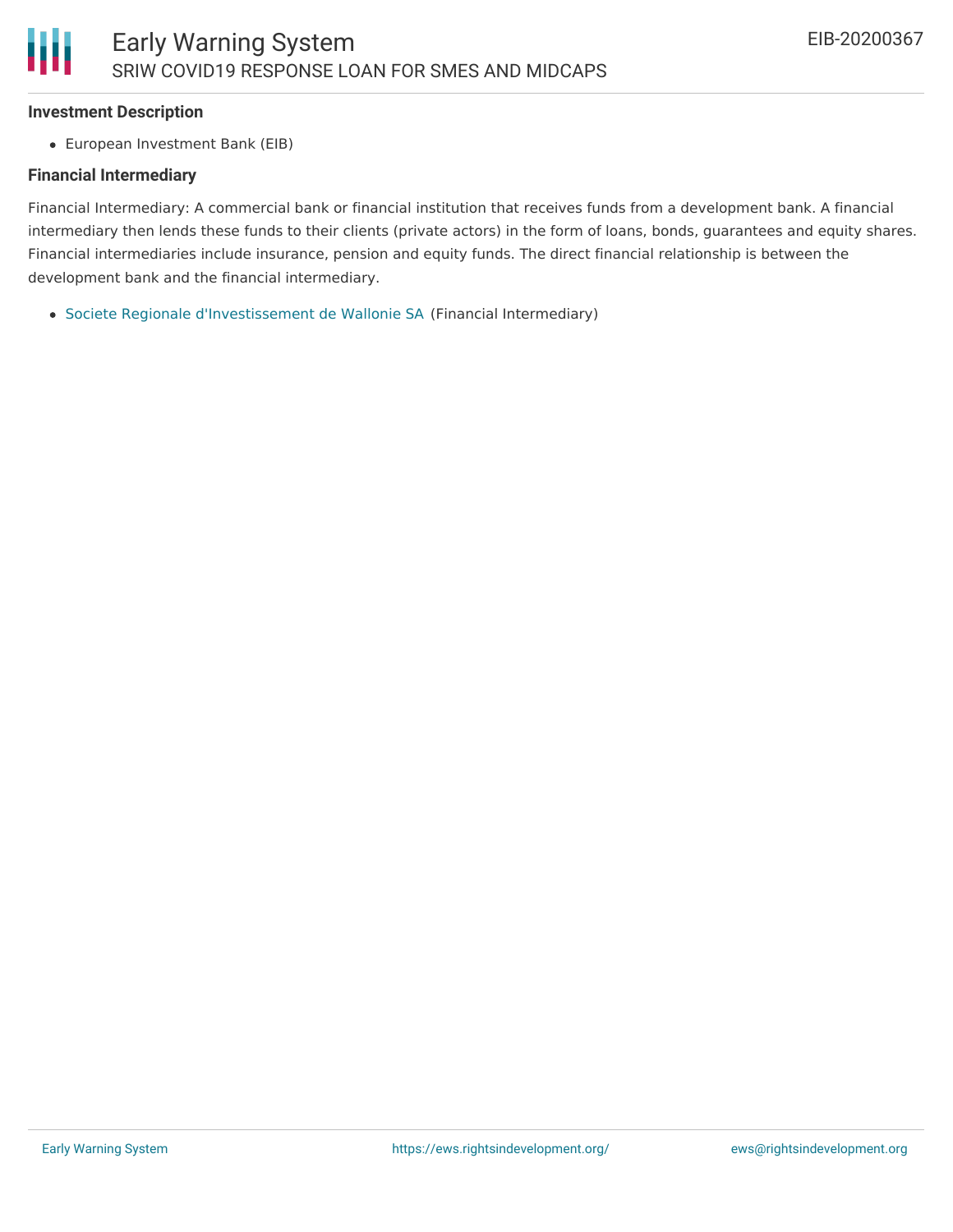

# **Private Actors Description**

Societe Regionale d'Investissement de Wallonie S.A. operates as a private equity and venture capital firm. The Company specializes in providing equity capital with or without options to buy or sell loans and and warrants. Societe Regionale d'Investissement de Wallonie serves customers in Belgium.